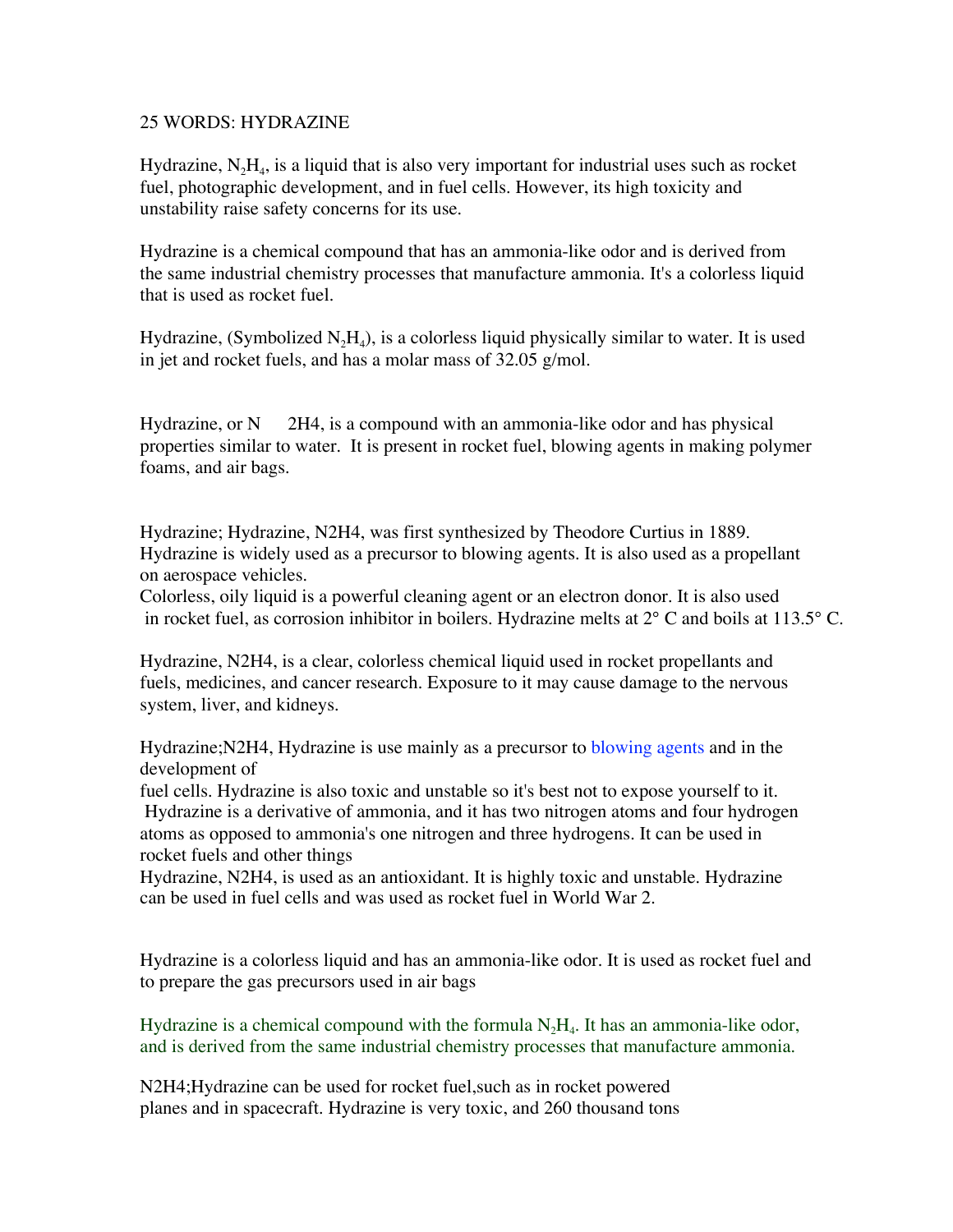of it are produced anually.

Hydrazine has an ammonia-like odor and is derived from the same industrial chemistry process that manufactures ammonia. However, hydrazine has physical properties that are similar to water.

Hydrazine, N2H4, is a pyramid shaped molecule usually found as a colorless liquid. It has some properties, such as smell, like ammonia, but it shares the most properties with water.

Hydrazine is a chemical compound with the formula N2H4. It has an ammonia-like odor, and is derived from the same industrial chemistry processes that manufacture ammonia.

 Hydrazine, a chemical compound that has a molecular formula of N2H4. It also has an ammonia like odor, is 60% saturated aqueous solution for safety reason, and used as rocket fuels.

 Hydrazine is a commonly used rocket propellant with the chemical formula of N2H4. It is considered a monopropellant, meaning that it can be used by itself, with no additional chemicals.

Hydrazine, N2H4, is a very important molecule. It is used in rocket fuel and some fuel cells. Because of safety concerns, (hydrazine is toxic and very unstable) it is usually kept as a 60% aqueous solution

Hydrazine is an industrially produced material that is most commonly used as an ingredient in foaming agents, or as rocket fuel. Its molecular formula is  $N<sub>2</sub>H<sub>4</sub>$ .

The chemical formula for hydrazine is N2H4. Hydrazine is an aqueous solution for product safety reasons. Hydrazine is used as a rocket fuel and to prepare the gas precursors.

Hydrazine is a chemical compound with the formula N2H4. It is made from the same chemistry processes that manufacture ammonia. However it has physical properties that are more similar to water.

Hydrazine is used as rocket fuel and to prepare the gas precursors used in air bags, however, it has physical properties similar to those of water.

Hydrazine is a chemical compound with the formula N2H4. It has an ammonia-like odor, but the properties are more similar to water. Hydrazine is used as rocket fuel and 260 thousand tons are manufactured annually.

 Hydrazine is a chemical compound that has an ammonia- like odor. It has physical properties similar to those of water. It is used as rocket fuel and also the blowing agent in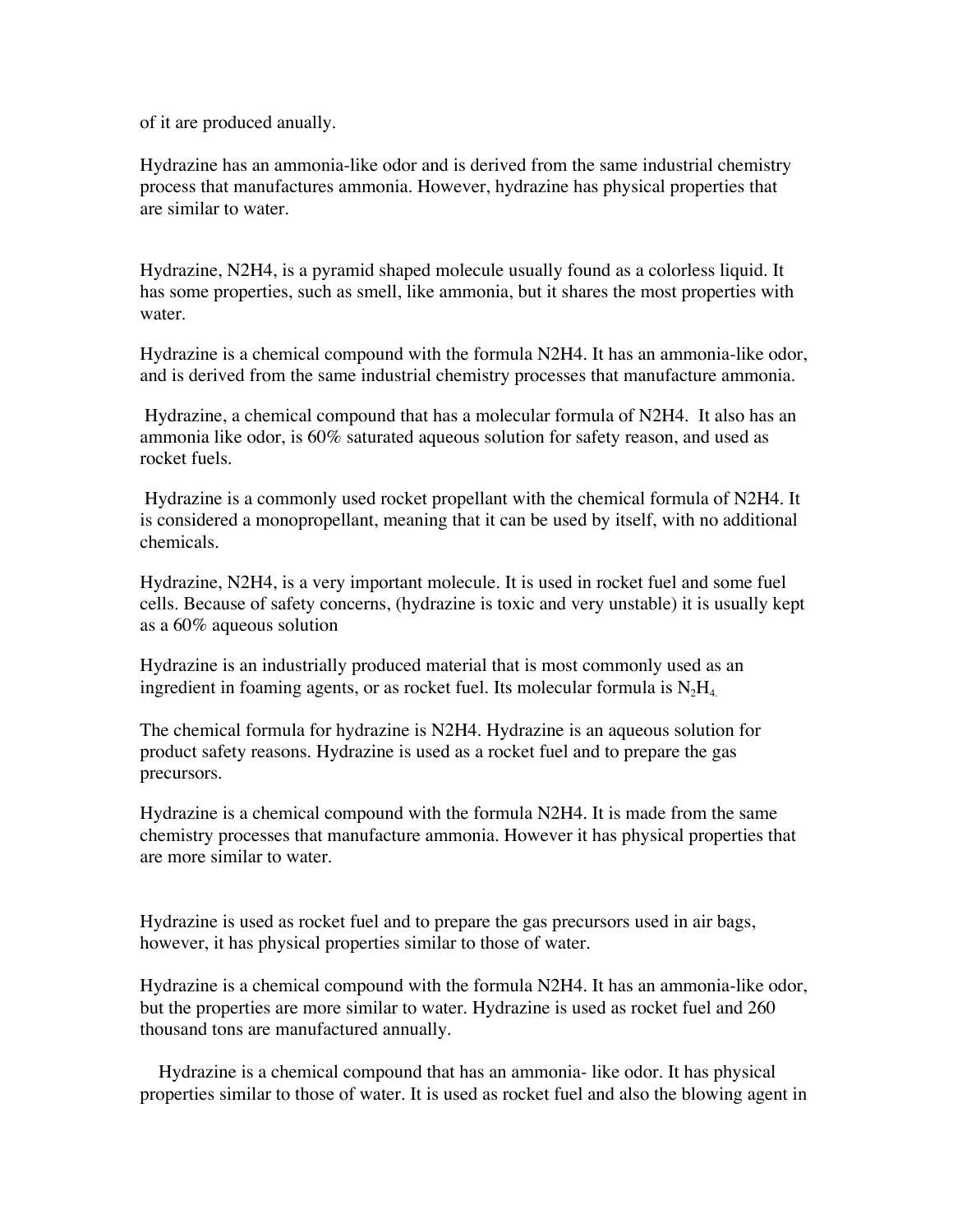preparing polymer foams.

Hydrazine  $(N_2H_4)$ , reductant, is an alkali molecular compound smelling like ammonia. Physical properties of hydrazine are close to water. It is used as precursors to blowing agents, polymerization catalysts and pharmaceuticals and rocket fuel.

Hydrazine,  $N_2H_4$  is a highly reactive, flammable, colorless liquid with an ammonia-like odor. It is mainly used as rocket fuels, boiler water treatments, chemical reactants, medicines, and in cancer research.

Hydrazine's formula is  $N(2)$  H(4) and it has an odor that is similar to ammonia. The physical properties of hydrazine are similar to water and it is used an antioxidant

Hydrazine is a chemical compound that acts like water and is made of nitrogen and hydrogen atoms. It is basic and has chemical properties similar to those of ammonia.

Hydrazine, N2H4, is a chemical compound that is made by coupling a pair of ammonia with one hydrogen removed from each. Hydrazine is often used as a precursor for blowing agents.

hydrazine; Hydrazine has an ammonia-like odor, due to it being derived from the same processes that produce ammonia. But it has physical properties that are more similar to those of water.

Hydrazine is a chemical compound that has a similar odor to that of ammonia but has similar properties to those of water. it's chemical formula is  $N<sub>2</sub>H<sub>4</sub>$ .

Hydrazine: a chemical compound with the formula  $N_2H_4$ . It has an ammonia-like odor and is derived from the same industrial chemistry processes that manufacture ammonia.

Hydrazine formula is N2H4 and is a colorless liquid that had to human health. People inhale more hydrazine will cause many diseases, such as liver, nervous system, lung, etc.

Hydrazine has the formula of  $N_2H_4$ . Hydrazine has physical properties that are very similar to that of water. Hydrazine is mostlyed used as a blowing agent in preparing polymer foams.

Hydrazine, N2H4, has an ammonia-like odor. It has physical properties that are similar to water. It is used as rocket fuel and to perpare the gas presursors used in air bags.

Hydrazine,  $N_2H_4$ , is a chemical compound that has an ammonia-like odor, and is derived from the same industrial chemistry process that manufacture ammonia. However, hydrazine has physical properties that are more like water.

Hydrazine is a chemical compound with the formula N2H4. It is used as a blowing agent